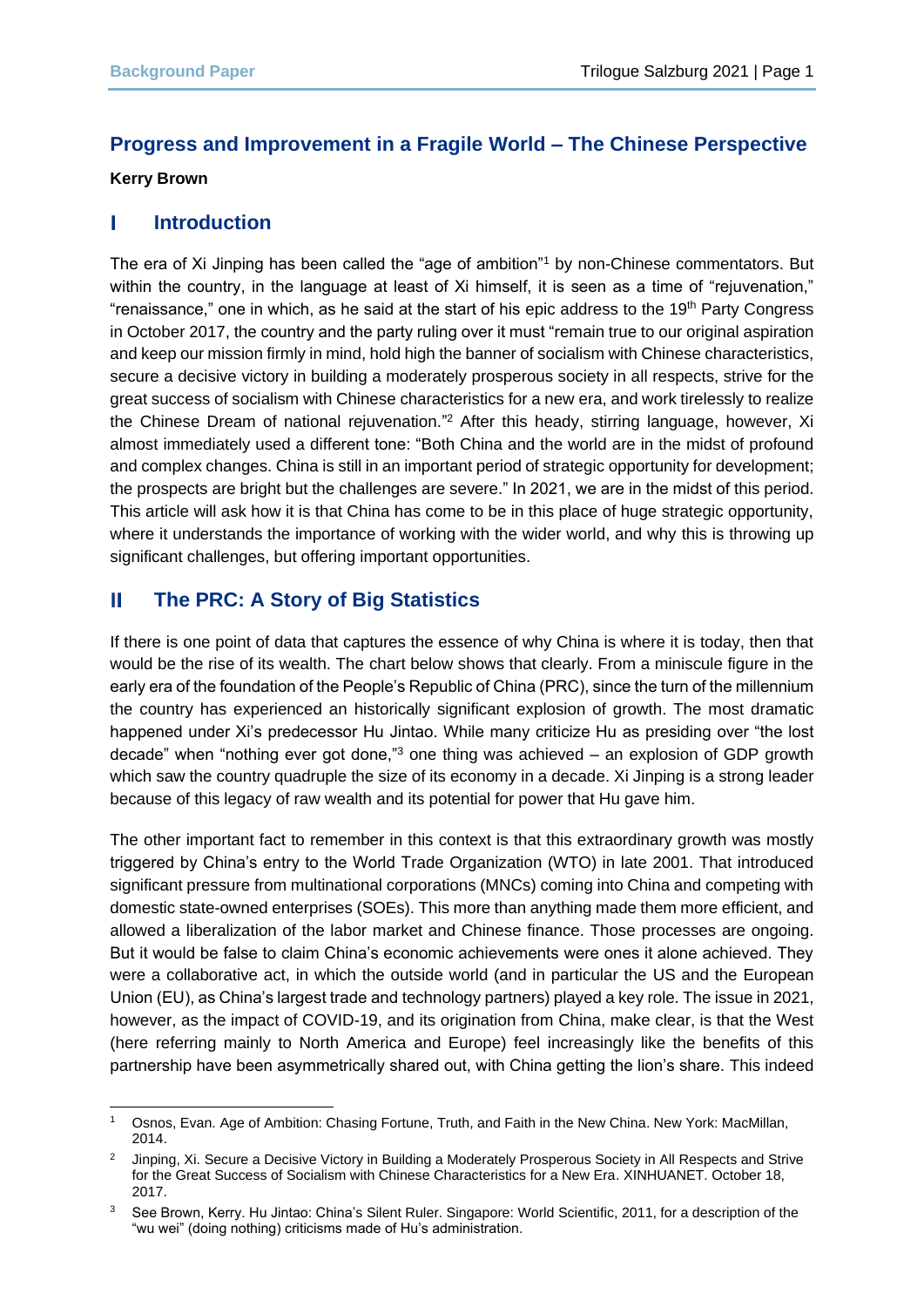was behind the core Trump complaints made during his bid for the presidency, and during his time in office. His Vice President Mike Spence, at a speech at the Hudson Institute in 2018, made the clearest articulation of this complaint: "China's actions," he stated, referring to what America saw as its currency manipulation, forced technology transfer, intellectual property theft, and industrial subsidies "have contributed to a trade deficit with the United States that last year ran to \$375 billion – nearly half of our global trade deficit. As President Trump said just this week, 'we rebuilt China' over the last 25 years." 4

Two years of complex negotiations resulted in a partial trade deal between the US and China in January 2020. That, however, was disrupted by the pandemic that overwhelmed the world thereafter. The most one can conclude from this event, however, is that it made clear China was in the mood to revise its basic trade-and-investment relations with the outside world, and that it still saw that world as playing a key role. Commitment to globalization and partnership figured in the delayed National People's Congress in May 2020, and then in the meeting of China's annual parliament the following year. It also figured in the Common Agreement on Investment (CAI) agreed with the European Union (EU) after seven years of negotiations in late 2020. For the first time, it seemed that this deal, unlike the WTO two decades before, opened up a large amount of China's domestic services economy to foreign investment, something that had been requested for a number of years. It is ironic that the Europeans, rather than the Chinese, resisted ratifying the deal in 2021 for political reasons. For this reason, the CAI currently sits in limbo.

## China GDP



GDP in Current Prices (Trillions of US \$)

China is in the mood to work with international partners not just because there are still benefits economically, but because this era of stellar growth has brought about fast-paced changes that China cannot handle on its own. Per capita GDP shows that, at the level of the individual, China is no longer a poor country, but now in the middle-income bracket. In 2020, it had reached \$11,000.

Pence, Mike. Vice President Mike Pence's Remarks on the Administration's Policy Towards China. Hudson Institute, Washington, DC, Oct. 4, 2018.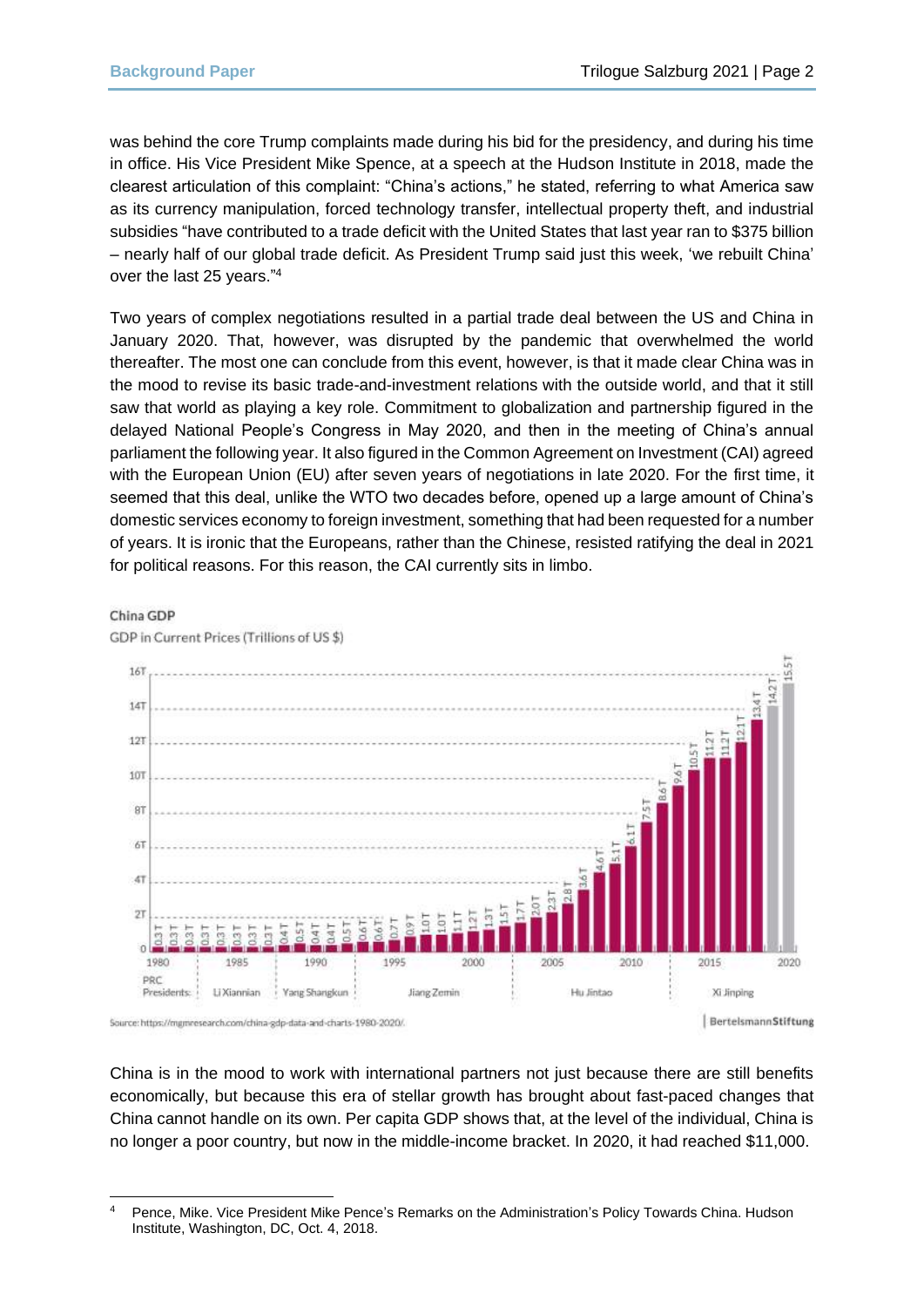### China GDP per Capita

GDP in Current Prices (Trillions of US \$)



While still far below European or American levels, for a country that had experienced famine in living memory (during the great famines of the early 1960s), this was an extraordinary achievement. In March 2021, China announced that it had eradicated absolute poverty.<sup>5</sup> Against these, however, were set the massive issues of environmental degradation which had come as a result of rapid industrialization since 1978, with the country accounting for a quarter of global carbon emissions by 2019 – leaving the US a distant second at 14.5 percent.<sup>6</sup> Xi himself made commitments to see CO2 emissions peak by 2030, and to have them eradicated by  $2060$ .<sup>7</sup> The country has built more infrastructure than any other in the world, with  $37,000$  kilometers of high speed rail, $8$  and  $130,000$ kilometers of highways $9 -$  both the highest figures in the world, and both built in a remarkably short period of time. Set against this, however, is the fact that as China has become wealthier, car usage has also exploded. The country now has 281 million cars.<sup>10</sup> Before the pandemic, 156 million trips by Chinese were made abroad in 2019.<sup>11</sup> All of these figures, apart from the last (due to the restrictions from the pandemic) are growing. All of them carry significant implications for pollution, even though the shift to train travel over air and car might in the long term give some benefits. The paradox for Chinese leaders, and the strategic challenge Xi referred to in 2017, is that for the

<sup>5</sup> https://www.bbc.co.uk/news/world-asia-china-56194622, [retrieved July 16, 2021].

<sup>6</sup> https://www.statista.com/statistics/271748/the-largest-emitters-of-co2-in-the-world/, [retrieved July 16, 2021].

<sup>7</sup> Xinhua. Xi Focus: Walk the Talk: Xi Leads China in Fight for Carbon-neutral Future. XINHUANET, March 16, 2021.

<sup>8</sup> Jones, Ben. Past, Present and Future: The Evolution of China's Incredible High-speed Rail Network. CNN, May 26, 2021.

<sup>9</sup> http://english.www.gov.cn/news/top\_news/2017/08/27/content\_281475818432406.htm, [retrieved July 16, 2021].

<sup>10</sup> https://www.statista.com/statistics/285306/number-of-car-owners-inchina/#:~:text=The%20vehicle%20population%20in%20China,of%20the%20end%20of%202019, [retrieved July 16, 2021].

<sup>11</sup> https://www.travelchinaguide.com/tourism/2019statistics/, [retrieved July 16, 2021].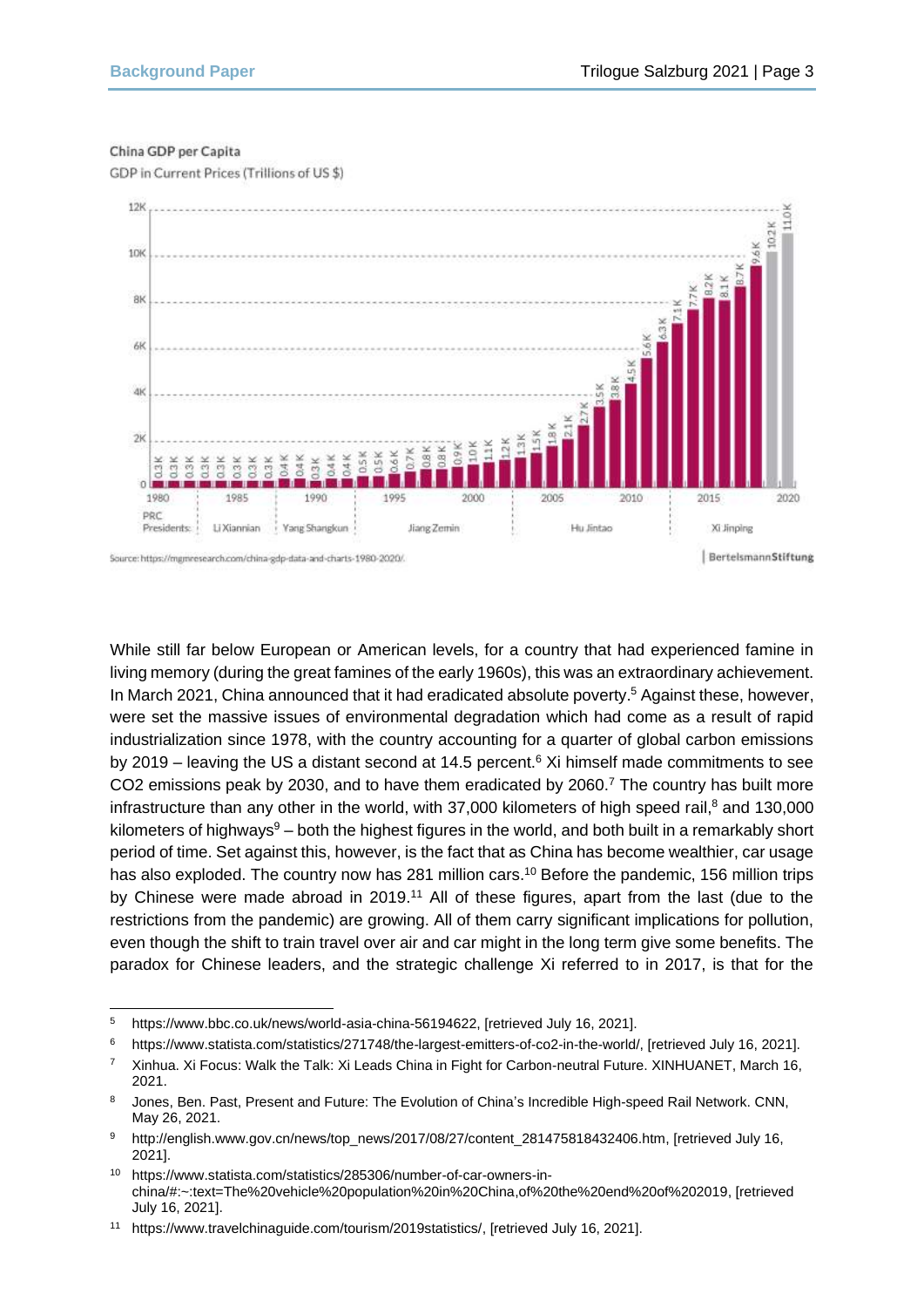Communist Party to stay securely in power, it needs to deliver better things to a population still aiming to grow wealthier and enjoy a better lifestyle. That means it still has to factor in significant environmental costs, and still has to find ways of working with the outside world in order to address these and explore new areas for growth. China's domestic challenges remain deeply international both in their impact and in possible solutions to them. This shows that in many ways the China challenge for the outside world is one that is shared within China – how to work together with partners you don't agree with, but have no choice about co-operating with for self-interest.

#### Ш **China in the Business to Do Deals**

In the decade since Xi has been in power, balancing the need to address domestic issues so that social and economic progress can be maintained, while also ensuring that there is a reasonable relationship with the outside world, has proved increasingly important – and increasingly fraught with problems. The first is that the strategy Xi's administration has adopted is clearly to assert as much control and centralization of decision making in China, to ensure that things don't spiral out of control. Very early on, in 2013, there were rumors that a colleague close to Xi, Politburo member Wang Qishan, had advised his officials to read 19<sup>th</sup> century French philosopher Alexis de Tocqueville's "The Old Regime and The Revolution."<sup>12</sup> This focused on the 1789 French Revolution and its aftermath, and argued that it was not desperate nations that experienced revolutions, but rather ones that were developing and where different social groups had things to fight over between each other. For Chinese leaders, it seemed that this reflected their own challenges. Producing raw growth in vast amounts had been achieved in the Jiang and Hu era. Now it was more about making hard decisions between different contesting groups. That would mean alienating some of the people right at the heart of the Party – those exposed to the anti-corruption struggle because they had been confusing business with politics, and gone for personal enrichment rather than public service. In a closed meeting in 2013, Xi said to a group of visiting foreign dignitaries that the immediate future was going to see more tough choices between contesting groups.<sup>13</sup> That was perhaps why, first of all, the Party purged itself and ensured that it looks disciplined and fit to start demanding sacrifices from others.

In a series of complex moves, Xi took up the mantle of Deng Xiaoping reformism, and started to calibrate it to the new situation of a wealthier, stronger China. Rule of law was strengthened in the commercial area in particular in 2013 at the third Plenum that year, and officials made to obey court orders and act in a more reliable way. But at the same time, it was clear that broad rule of law where political rights were going to be expanded to make China more like the West was not an option. The government, and Xi, issued a number of curt rejections of Western universalism. It passed a foreign Non-Governmental Organizations (NGOs) law in 2016, making it much clearer what sort of foreign cooperation was possible with outsiders. Corporates from abroad in China like GlaxoSmithKline were exposed to fierce corruption investigations, just like Chinese ones. Academics were told not to start preaching foreign ideology in their lectures. The symptoms of this were very visible in the outside world, with dissidents detained, and, in a few cases, foreign researchers prosecuted. What has perhaps been less understood is the political rationale driving this outlined above – the attempt by the Party to ensure that it maintained control over a society with huge divisions in terms of wealth and developmental levels, one where people were

<sup>12</sup> Huang, Cary. Tocqueville's Advice on French Revolution Captures Chinese Leaders' Attention. In: South China Morning Post, Jan. 22, 2013.

<sup>&</sup>lt;sup>13</sup> Personal communication.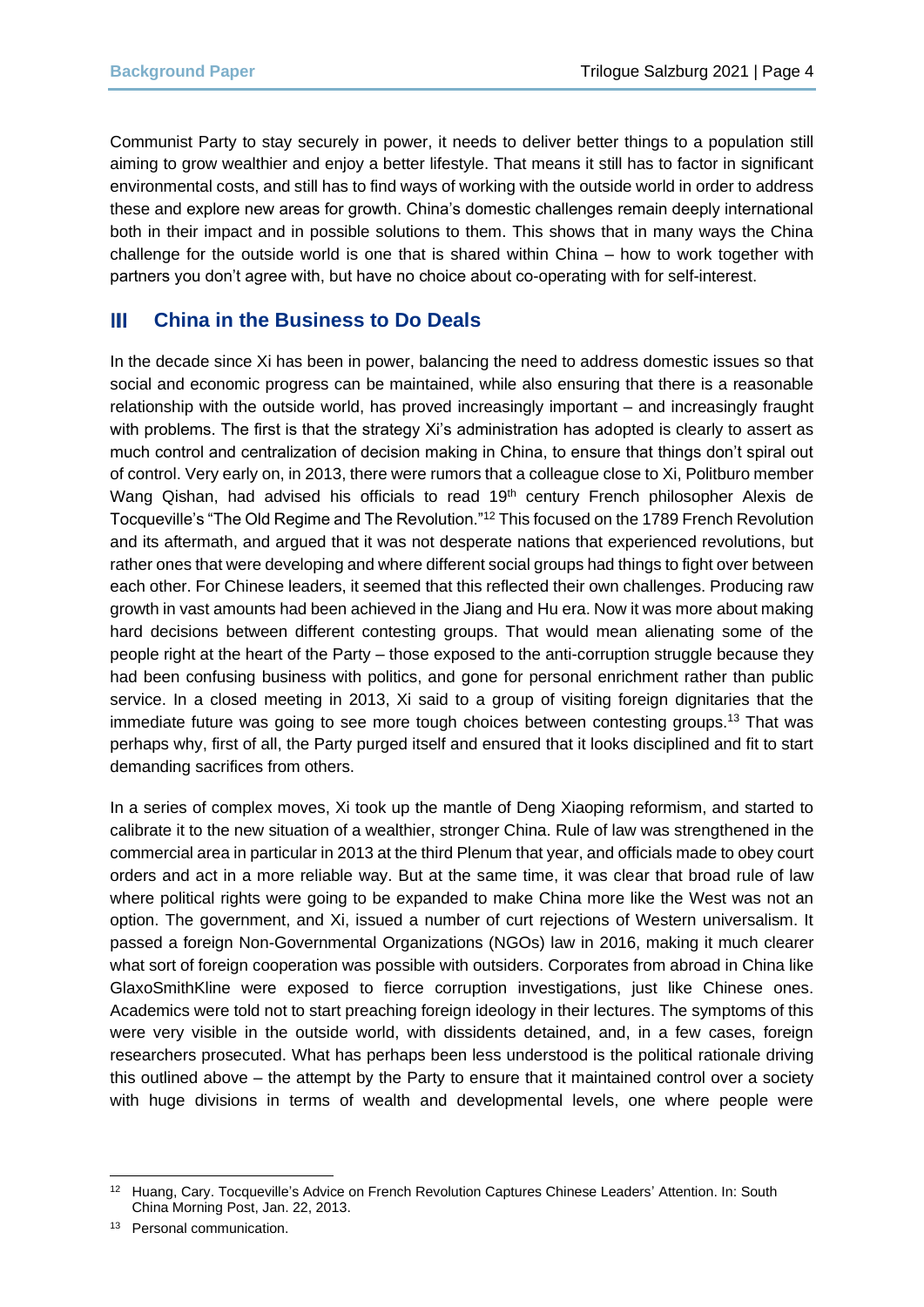increasingly making demands for a better life, and where the government, basing its legitimacy on performance, was under increasing pressure.

Up to 2017-18, at least, it was clear that the Party State wanted to preserve pragmatic relations with the outside world. But it felt it now needed to do this increasingly on its own terms – and that it had enough incentives in terms of its newly developed services sector to placate the more valuesfocused interests of the West. The Belt and Road Initiative (BRI), Xi's signature foreign policy, a vast network or potential deals spreading across over 130 countries, all linked to China, can be seen as part of this move – China using the language of "win win" and showing that its conquest of its internal challenges was something the outside world could participate in, and gain benefit from, as China became a larger outward investor and producer of technology. But the BRI was also clearly a further acknowledgement that China recognized and valued the role of the wider world in its own development plans, and that, in some ways, it would not be able to achieve its dream of being a "wealthy, strong country" without this sort of linkage.

With the Trump presidency from around this time placing more pressure on China to correct perceived imbalances in terms of trade, and with rising anxiety over the evidence of widespread human rights abuses in the Xinjiang Autonomous Region in the northwest of the country, along with turbulence in Hong Kong, China's global role became more exposed and contested. This is part of the other paradox that Xi is facing: that as and when China succeeds in achieving some of its domestic targets in terms of maintaining good growth, building infrastructure and modernizing its services economy, these also make the country look stronger to the outside world – and therefore, under its one-party system, more worrying.

China fear is now a shared issue across different countries. The evidence of China winning the economic growth game by coming closer and closer to overtaking the US as the world's largest economy, and yet doing this while maintaining a one-party socialist system, disrupts the more orthodox narratives of development and modernity in the West. This has resulted in an array of different kind of fears towards China – something that can be seen in a raft of think tank, media and other reports coming from Washington, London and elsewhere. Some of these fears focus on China as a Communist country being a threat to Western values. Others, like the words of Pence quoted above, are around China being a problem because of unfair practices that make it steal market share and profits. Some feel that China is a military threat because of its outstanding claims against Taiwan and the South China Sea. The lack of consensus outside China on the sort of threat it is, and how to deal with it, is one of the main impediments to working out clearly how best to cooperate with it. Depending on the kind of fear, different partners draw the line at working with China in different places.

For China's own position on this, at least there is more clarity. Under Xi there is a strong acceptance of international cooperation being necessary. Even the "dual circulation" notion, where domestic economic growth is the priority and development of indigenous technology a major objective, acknowledges the strong role of external partners. In combatting climate change and dealing with public health, and facing some of the rising issues around sustainability, despite the harsh rhetoric levelled at each other over the last few years, China and the US/Europe are being increasingly pulled together.

This predates COVID. Participating in the G20 summit in Osaka in 2019, China put its name to the final leaders' statement that with others "we will further lead efforts to foster development and address other global challenges to pave the way toward an inclusive and sustainable world, as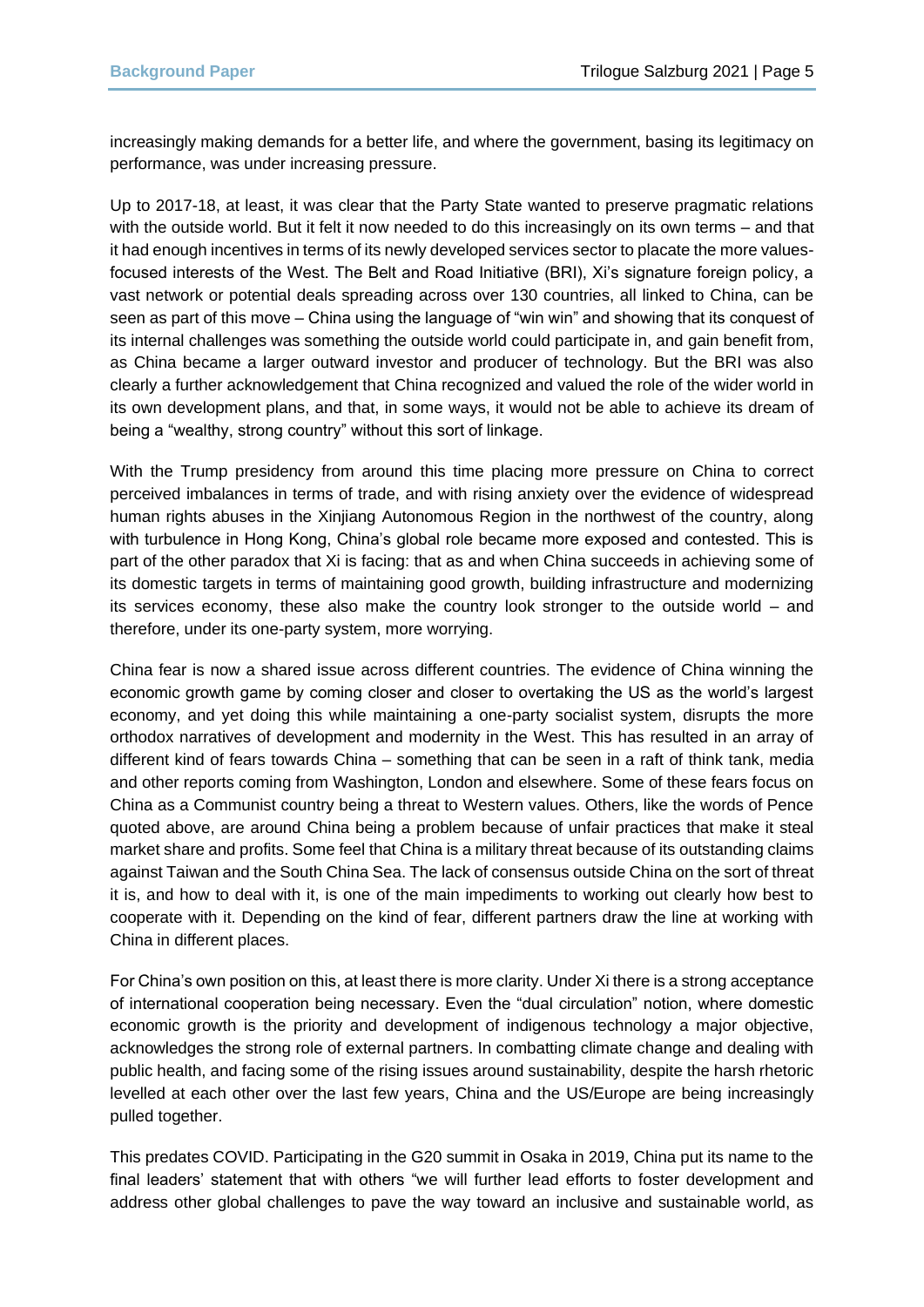envisioned in the 2030 Agenda for Sustainable Development." <sup>14</sup> As the US was preparing to withdraw from the 2015 Paris Climate Agreement, Xi stated at the 2020 UN General Assembly that his country will scale up its nationally determined contribution (NDC) to tackling climate change by adopting more vigorous policies and measures. "China," he stated,

is the largest developing country in the world, a country that is committed to peaceful, open, cooperative and common development. We will never seek hegemony, expansion, or sphere of influence. We have no intention to fight either a Cold War or a hot war with any country. We will continue to narrow differences and resolve disputes with others through dialogue and negotiation. We do not seek to develop only ourselves or engage in a zero-sum game. We will not pursue development behind closed doors.

He went on:

China will scale up its Intended Nationally Determined Contributions by adopting more vigorous policies and measures. We aim to have CO2 emissions peak before 2030 and achieve carbon neutrality before 2060. We call on all countries to pursue innovative, coordinated, green and open development for all, seize the historic opportunities presented by the new round of scientific and technological revolution and industrial transformation, achieve a green recovery of the world economy in the post-COVID era and thus create a powerful force driving sustainable development.<sup>15</sup>

China is no altruist. It has strong reasons for doing this, as were covered above. Even so, there is a clear alignment at least here between it and the wider world. While the Xi era has seen increasingly centralized and autocratic rule in China, the anomaly for the outside world is that there is little doubt, at the moment at least, that to do a deal with China, then one has to do that deal with Xi Jinping. How long this sort of simplicity prevails is open to question – even though Xi himself removed constitutional limits on the position of country president in 2018. The key political question for the West is whether they can set aside their own domestic antipathy to dealing with China under its current political model in order to achieve longer-term goals. Democracies are often accused of short-termism. This may well be a classic proof of that.

#### IV **COVID-19 Upends Everything**

The fierce arguments about the origins of the COVID-19 over late 2019 and into 2020 cannot obscure the fact that, whatever the actual truth of when and how the pandemic started, its impact on China, and then the wider world as it spread, was unwelcome, worrying and increasingly negative. COVID-19 has certainly made China's relations with the US, Europe, and its own region challenging. At a time when the PRC was gearing up to celebrate the 100th anniversary of the founding of the ruling Communist Party, it is most unlikely that it wanted the sort of global atmosphere it now finds itself in, in mid-2021. While China has managed to both contain the pandemic domestically, and ensure that the country's economy has returned to healthy growth after a major downturn in 2020, it has also created deeper political boundaries. These include:

■ Rising tensions with the US through the final months of the Trump presidency into the Biden era due to blame about COVID-19, which Trump himself, to China's anger, called the "China virus."

<sup>14</sup> European Council. G20 Osaka Leaders' Declaration. Press release, June 29, 2019.

<sup>15</sup> Ministry of Foreign Affairs of the People's Republic of China. Statement by H.E. Xi Jinping President of the People's Republic of China at the General Debate of the 75th Session of The United Nations General Assembly. Sept. 22, 2020.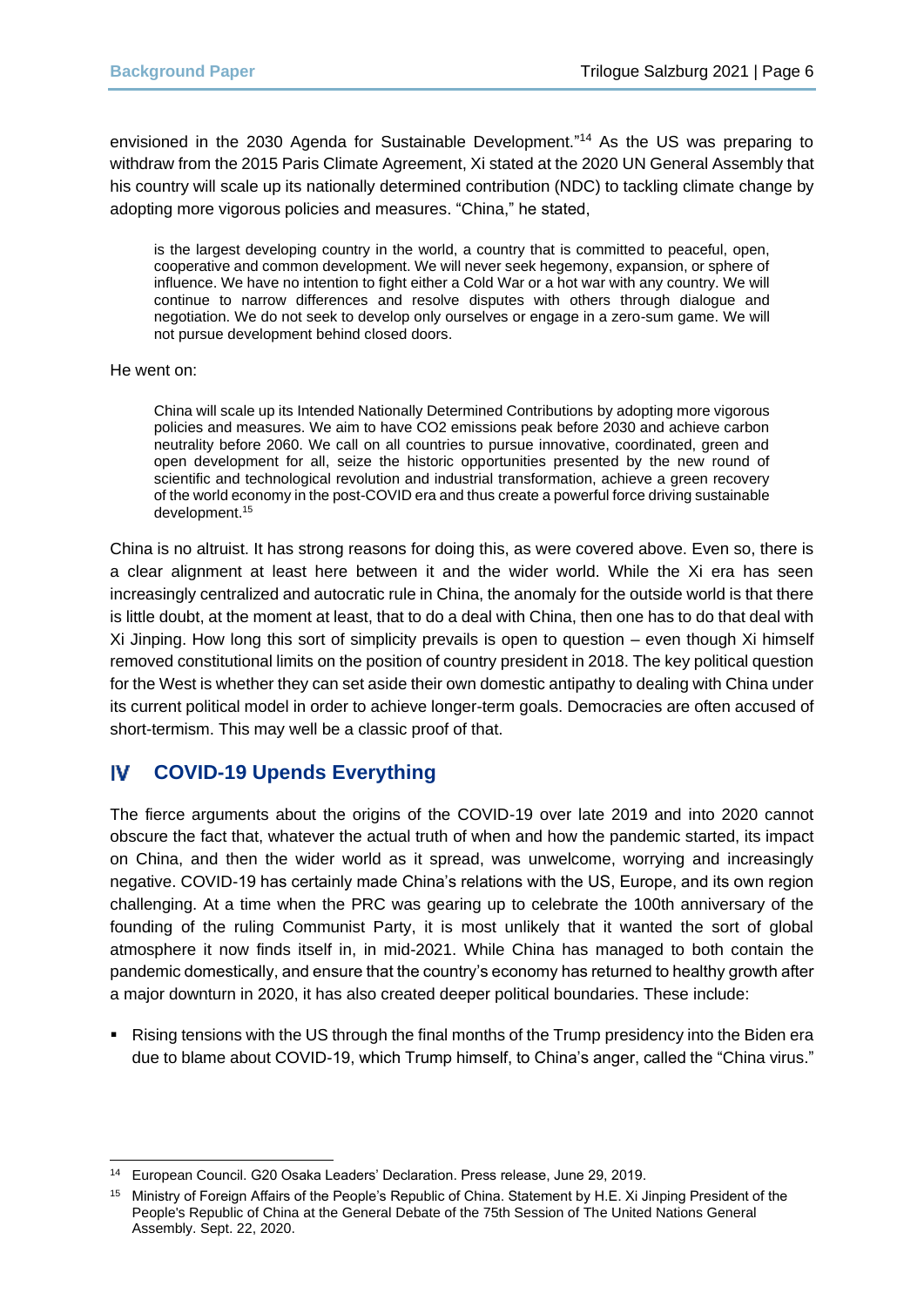- Raised concern about the situation in Hong Kong as a result of Beijing's passing a National Security Law there in 2020 which had wide application, and has been used to round up democracy party activists, business people, students and journalists.
- Global anger at the situation in Xinjiang, and the continuing evidence of human rights abuses there. This has prompted some national legislatures, such as the Canadian, to label this "genocide."
- **•** Tightening of restrictions on areas of technology cooperation between China and the outside world, with the telecoms operator Huawei becoming a target for sanctions and controls by the US, Europe and others.

China's response to this over 2020 into 2021 has been increasing frustration – as shown by the Wolf Warrior phenomenon where Chinese officials, diplomats and others claiming a formal status from China took to social media in English, frequently unleashing harsh attacks on those seen to have been attacking them. Xi had stated in 2013 that he wanted his colleagues to "tell the China story" so that it was better understood abroad. There would be no more diffidence, and "keeping a low profile," as the famous phrase reportedly from the Deng era 30 years before put it. China was now a confident, world-class power and one that could face the world on equal terms. By 2020, it stood accused of being bullying, harboring designs to manipulate and exploit the outside world, with some naming it a "hidden hand" that was reaching further and further into cyberspace and other areas to get its own way and assert control. The mismatch between what China said it was doing, and what it stood accused of, was stark. This situation was made more complicated by the issue referred to above – the different kinds of fears felt towards China, meaning that as the geopolitics became more agitated when the pandemic spread, the anger levelled at China often mixed up different kinds of issues with it. Everyone seemed to be concerned about China – but for different reasons and with different levels of intensity.

There have been two responses to this new, more confrontational situation. From China's side, it has deployed the idea of "dual circulation" referred to above. Defined by Xinhua, the official state news agency, as taking "the domestic market as the mainstay while letting internal and external markets boost each other,"<sup>16</sup> this boils down to the notion of a decoupling with Chinese characteristics – with China focusing on the ongoing challenge to modernize and build its economy to address the issues referred to at the start of this article, while also allowing space for outside influence to come in, albeit strictly on its own terms. One area in which one can see how this works is that of finance – with companies like Goldman Sachs and JP Morgan reportedly enjoying better access to the developing financial services sector in China, even as the political environment becomes more difficult.<sup>17</sup> There was good reason for this: nowhere else in the world offered the same kind of potential as China for this, as the charts below with predictions for growth in a number of key areas over the next decade show.

<sup>16</sup> Xinhua. China Focus: Understanding "Dual Circulation" and What It Means for World. XINHUANET, Beijing: Xinhua, Sept. 5, 2020.

<sup>&</sup>lt;sup>17</sup> See, for instance, Bloomberg. Goldman Forms Wealth Venture with China's Largest Bank. Bloomberg, May 25, 2021; and Hale, Thomas. JPMorgan Applies to Take Full Control of China Securities Venture. Financial Times, June 3, 2021.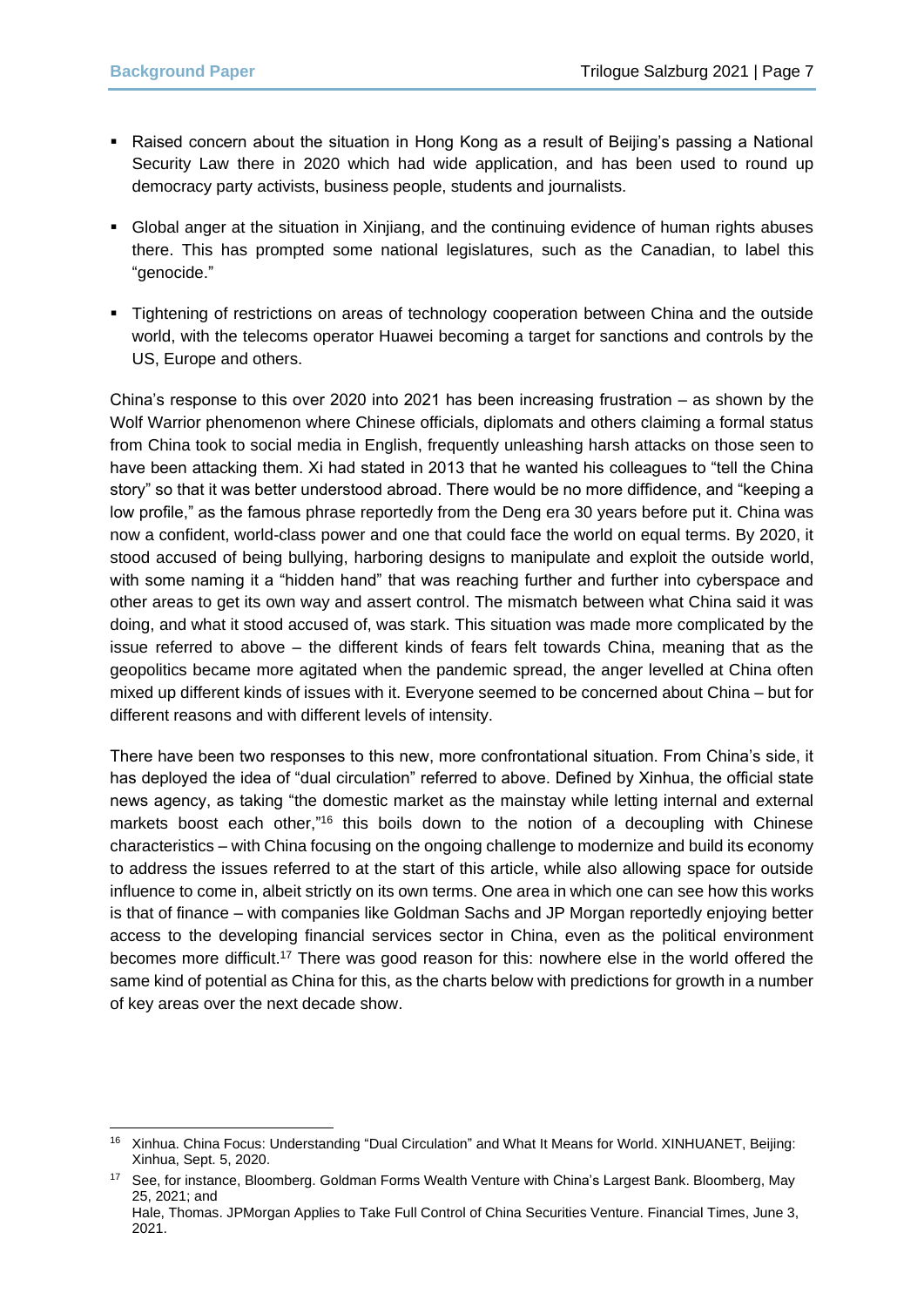### **China's Promise**

Bloomberg Economics Projects Lucrative Gains in Market Share for Foreign Firms



For the outside world, the main strategy was also to aim for decoupling, but with Western characteristics. Supply chains have been diversified, with India, Vietnam, Indonesia and other partners receiving attention. In sensitive technology areas, like semi-conductors, while some manufacturing of more basic components continues in China, the most advanced material is now being made elsewhere. The aforementioned Huawei was blocked from a number of markets, and tariffs imposed by the US on sectors which were regarded as being detrimental to US jobs and economic interests. The EU, UK and Australia have introduced stricter investment screening processes. Despite this, for the US and EU, trade continued to rise through 2019 to 2020, for the EU reaching record levels, and for the US bouncing back after a drop in 2019. Talk about decoupling has to be held against the reality that in many areas this has not happened, and perhaps might not be able to happen.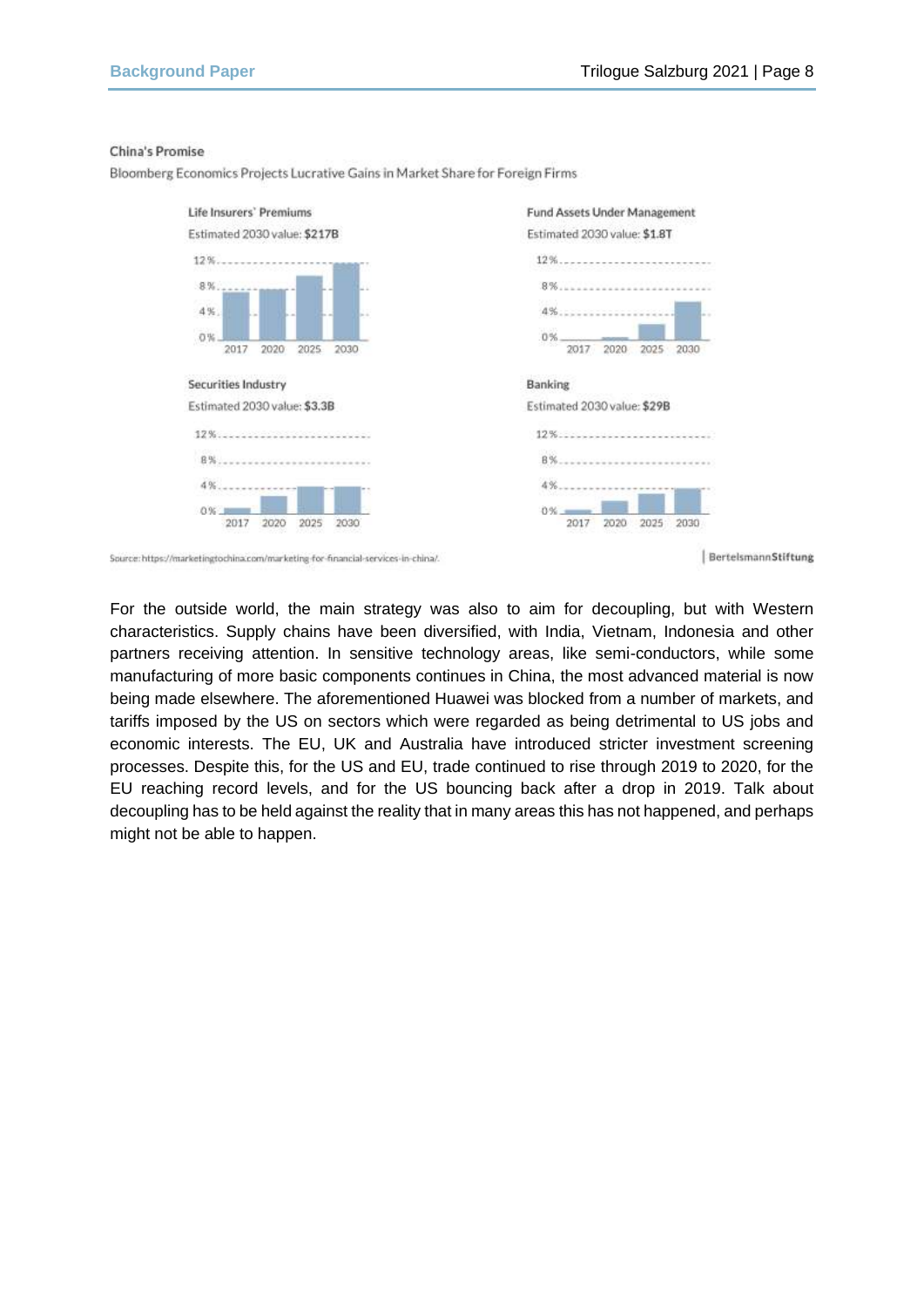

(€ billion)



## US Imports from China Pick up Again During Pandemic Percent of all Imports



Source: https://ec.europa.eu/eurostat/statistics-explained/index.php?title=China-EU - jnternational\_trade\_in\_goods\_statistics.

BertelsmannStiftung

#### v **Conclusion: Shared Commitment Despite Everything**

The complex situation outlined in this paper shows that if the world is witnessing the emergence of a new Cold War, this is one where the depth of interlinkages and co-dependences between China and the outside world, and the need for cooperation on far vaster issues like combatting climate change, means that the notion of decoupling to any major extent is likely to prove impossible. Realistic acceptance of this, on both the Chinese and non-Chinese side, needs to form the basis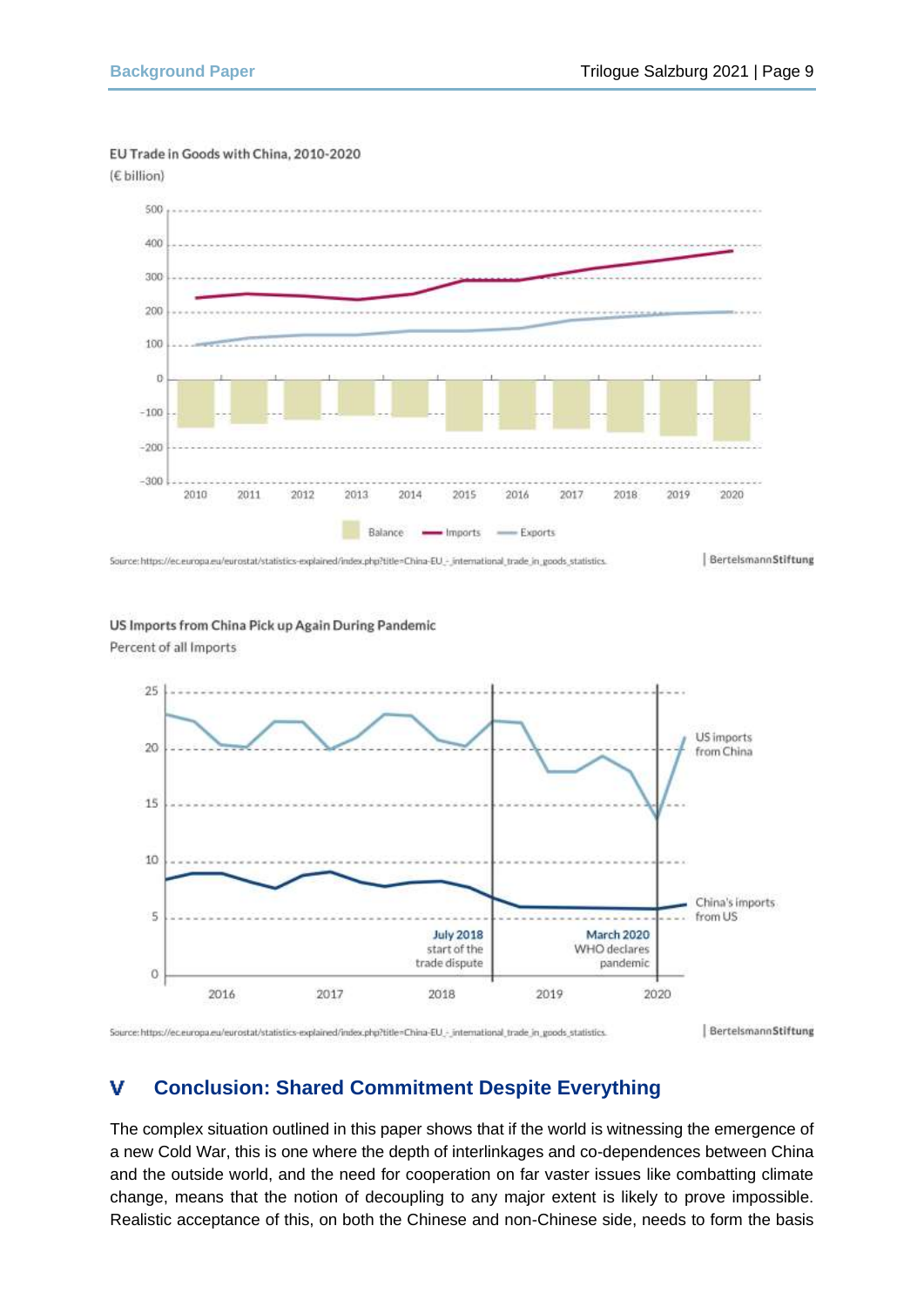of all action moving forward. A more accurate and helpful picture of what we are witnessing over 2021 is a process of renegotiation, and realignment, where China sets out its new model of engagement, and where the outside world balances its political antipathy to the political system in the world's second largest economy while also acknowledging the strong self-interest in needing to work with China, for economic and other reasons.

The 2020-2021 era was a strange one because of the mismatch between the rhetoric used by political figures, and their actual actions. In the twilight of the Trump era, his Secretary of State Mike Pompeo used strong, categorical language about the China threat. Biden since January 2021 has been engaged through G7, NATO and other forums in creating an alliance of democracies. Despite this, in the 25-plus pages of the communique issued at the end of the June 2021 G7 meeting in Britain, China merited only one sentence. The rest was on the issues of restoring growth, and ensuring that the global issues of sustainability and environment were effectively addressed. To underline this, the actions and words exchanged between the US and China when they met in Alaska in mid-March where both sides lambasted each other, the Chinese in particular expressing extreme frustration in public, have to be held against the absolutely different, more cooperative tone of the John Kerry visit to China to discuss climate change a month later.

With COVID-19 gradually withdrawing, the main focus will be on economic issues from this point forward. On this, more prudent politicians in Europe and the US like Angela Merkel of Germany have made sure that their language about China over 2020 into 2021 has not created such a level of antipathy in Beijing that it precludes cooperation that might become necessary in the post-COVID world. The stark reality is that on current data, China looks more likely to emerge from COVID strengthened economically, even as other major economies endure a period of perhaps prolonged uncertainty. This, more than anything else, will dictate where the political relationship with China may be heading, and is the prism through which China most easily relates to and understands the outside world.

#### **Policy Proposals** vı

- There is a deficit of trust between China and the West, built up over many years, and due to many factors. Combatting climate change is one of a handful of issues where self-interest between China and the rest of the world aligns. Ensuring strong, demonstrable and successful environmental protection and carbon emission mitigation measures, beyond their intrinsic use, will be a very rare opportunity for the US, EU, China and others to create at least some level of trust between each other. This is an area where there needs to be intensified and sustained work with each other. It is one of the few areas where China speaks broadly the same language as other developed economies.
- Western politicians need to take the lead in creating a clearer consensus on the kind of challenge they feel China presents and what sort of fears they are really responding to. At the moment, there is division between those who feel that China presents an existential threat to Western values, and one that is seeking to subvert and eradicate them, and those who instead see China as a self-interested player, seeking to work within the international system when it suits it, but unwilling to present a new set of values that others might embrace because of its own exceptionalist self-identity. The latter view is the more pragmatic, and has more evidence backing it up. Seeing China as a problem in this context is very different to seeing it as a threat in the former viewpoint outlined above. There may be short-term benefits that politicians can gain by painting China strongly as an existential threat. But in the long term, the real existential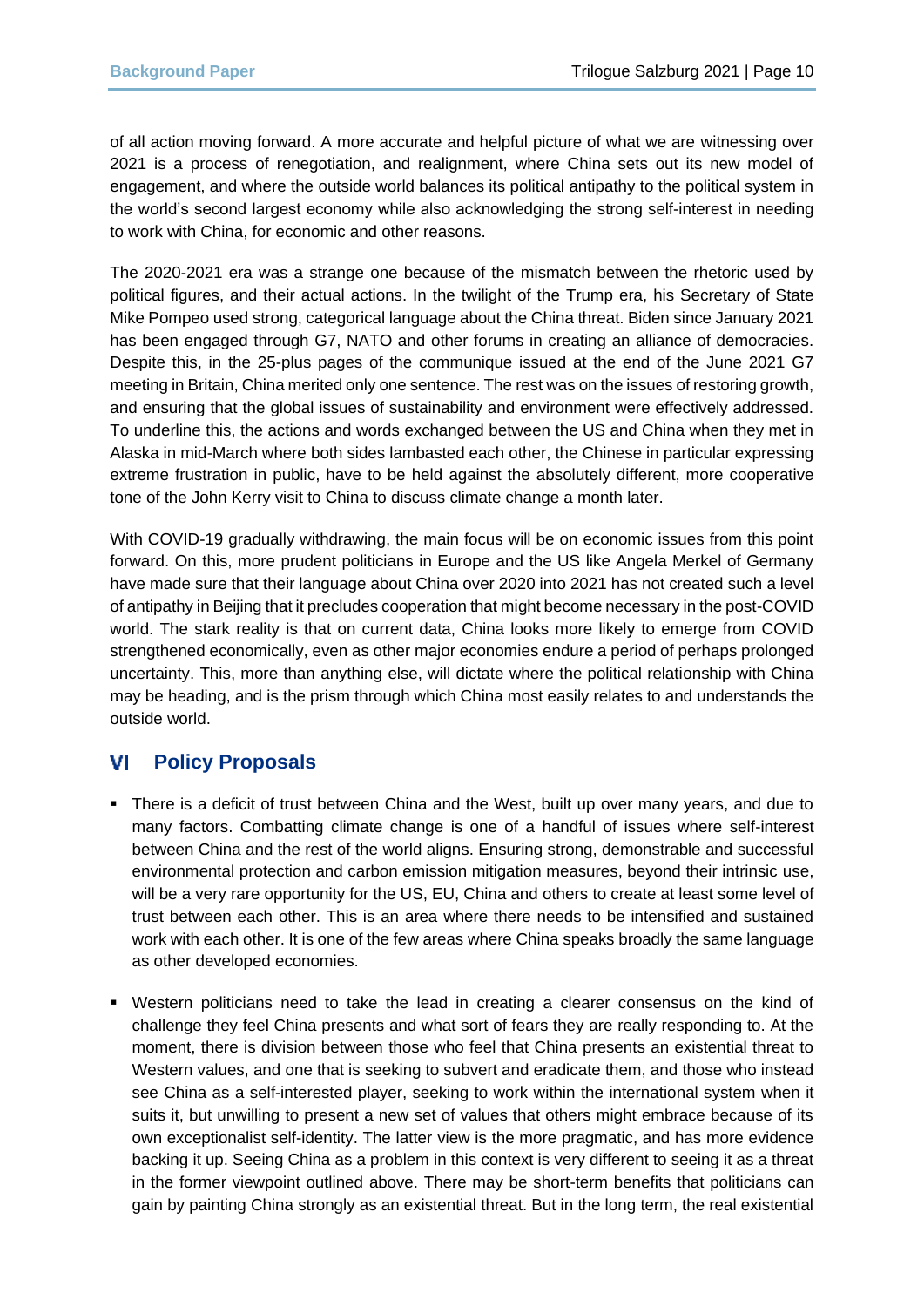issues for humans of climate, pandemics, nuclear proliferation and artificial intelligence, are ones where China will be needed as our partner.

- The whole geopolitical framework going forward needs to be one based on realism and pragmatism. This involves, more than anything, a psychological decoupling, rather than a physical one. China needs to accept that the outside world will not, despite the efforts of its propagandists, come to like its political system. The West needs to accept that, despite huge work since 1978 when China opened up, the dream of a China politically transforming to become more like democracies, is not going to happen. The basis of cooperation should be on an acceptance of pluralistic values, where both sides at the very least accept each other's difference, and simply move beyond that. China may well change politically. So may the West. But the starting point for co-operation needs to be in specific tasks, and processes, not grand, ultimate outcomes. That means finding ways on working together to address human development, caring for the natural world and making a sustainable future.
- Multilateralism as a means to work against China, or restrain and deal with China, is unlikely to offer a long-term solution to the brute fact that China will be a major part of the global order, and that it will not be going away. Engagement with China is no longer an option but a necessity. This is not just for economic reasons, but also for security ones – the closer the contact with China, the better the understanding of its intentions, and the likelier it will be that misunderstanding and clashes will occur. Engagement is not a friendly optional add on  $-$  it is now an absolute necessity. All multilateralism has to acknowledge that different parties have very different concerns about China, and very different benefits they may be seeking from it. Some (Greece) will prioritize economic links. Some (the US) have larger geopolitical aims. In dealing with a uniform actor like China, which clearly does have a reason to seek dominance in some areas, all of these outside parties, for their own self-interest, need to come to a consensus very quickly on how they frame their fundamental posture towards China. Excluding it is not possible. Trying to change it is also unlikely. But it is clear that there are solid areas where working with it is reasonable, and necessary. The G7 communique with its focus on issues rather than places shows the direction of future travel.